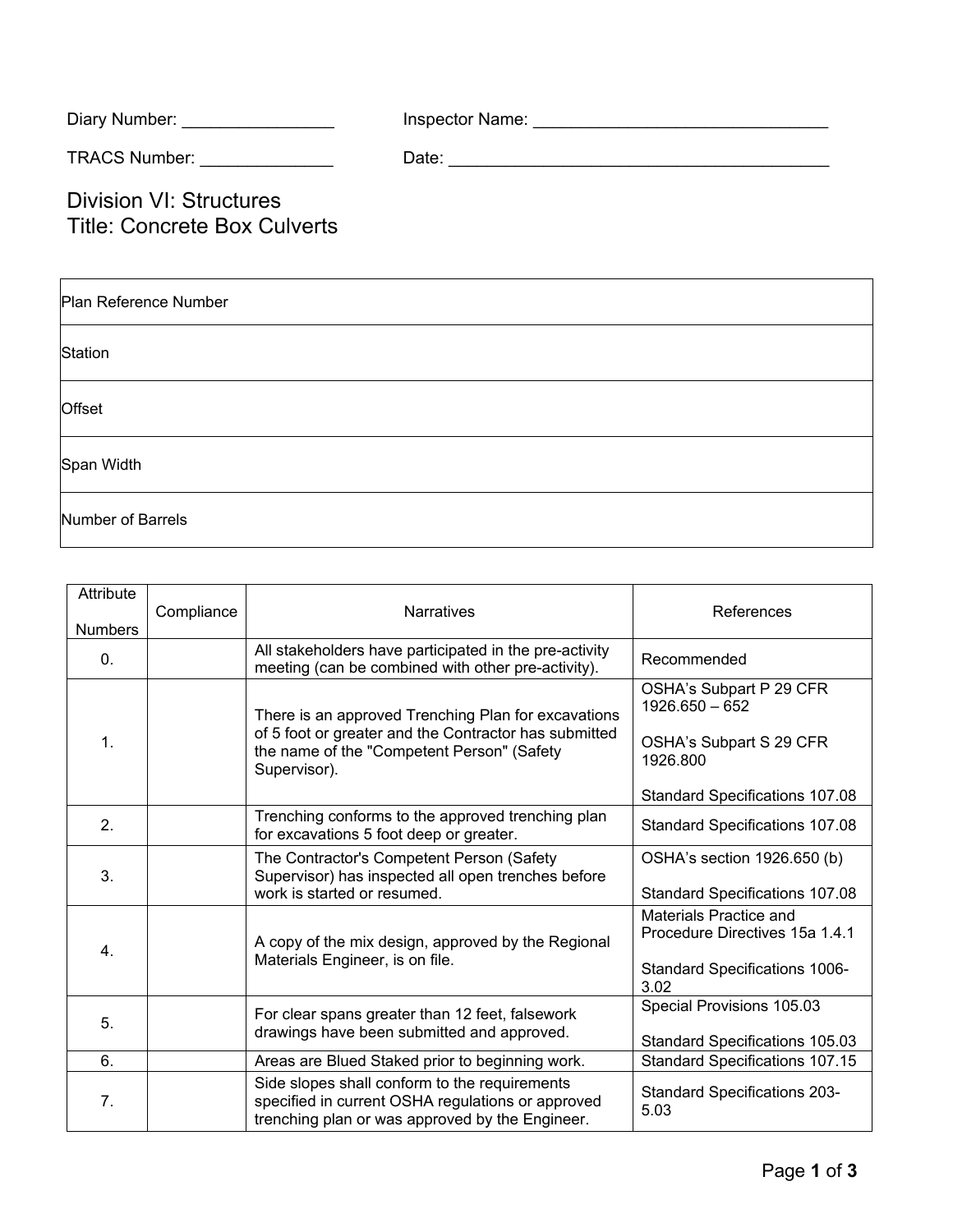| 8.  | Foundation is free of unsuitable material and loose<br>un-compacted material.                                                                                                                                                                                                |                                                                                                                                                                                                                                         | <b>Standard Specifications 601-</b><br>3.01                                                                                                         |
|-----|------------------------------------------------------------------------------------------------------------------------------------------------------------------------------------------------------------------------------------------------------------------------------|-----------------------------------------------------------------------------------------------------------------------------------------------------------------------------------------------------------------------------------------|-----------------------------------------------------------------------------------------------------------------------------------------------------|
| 9.  |                                                                                                                                                                                                                                                                              | Where new concrete is joined to existing concrete;<br>the existing concrete was saw cut to a true line with<br>straight vertical edges free of irregularities.                                                                          |                                                                                                                                                     |
| 10. | When reinforcing steel is delivered, the Contractor<br>will furnish the Engineer with a copy of all shipping<br>documents which include shipping document<br>showing the sizes, lengths and weights of the<br>reinforcing steel separately for each structure.               |                                                                                                                                                                                                                                         | <b>Standard Specifications 1003-1</b>                                                                                                               |
| 11. | The Certificates of Compliance to which state that<br>steel or iron products incorporated into the project<br>meet the Buy America Act requirements', certifying<br>iron product, including any application of a coating to<br>iron or steel, occurred in the United States. | that all manufacturing processes producing a steel or                                                                                                                                                                                   | 23 CFR Part 635.410<br>Special Provisions 106.05<br>Special Provisions 106.15                                                                       |
| 12. | Shop drawings conform to the detail in the plans and                                                                                                                                                                                                                         |                                                                                                                                                                                                                                         | <b>Plans Details</b>                                                                                                                                |
|     | the Structure Detail Drawings.                                                                                                                                                                                                                                               |                                                                                                                                                                                                                                         | Structure Detail Drawings SD 6                                                                                                                      |
| 13. | If the existing box is extended, have the correct size<br>and quantity of dowels been properly placed?                                                                                                                                                                       |                                                                                                                                                                                                                                         | Structure Detail Drawings SD 6                                                                                                                      |
| 14. | The tolerances such as bar size, clearance, and<br>spacing have been checked with the project plans or<br>the Structure Detail Drawings "SD".                                                                                                                                |                                                                                                                                                                                                                                         | Structure Detail Drawings SD 6                                                                                                                      |
| 15. | slab and walls (optional in floor slab), spaced not<br>more than 38' 6" apart or as shown in Project Plans<br>Reinforcing steel project 1' 6" thru the joint, and the<br>joint is be made with a 1/4" plywood bulkhead which<br>used.                                        | Box Culvert has formed Construction joints in the top<br>(joints are perpendicular to the centerline of the box),<br>shall be left in place or the alternate joint detail shown<br>on Structure Detail Drawings (SD 6.01 2 of 5) may be | <b>Structure Detail Drawings SD</b><br>$6.01 - 1$                                                                                                   |
| 16. | A falsework quantlist has been completed.                                                                                                                                                                                                                                    |                                                                                                                                                                                                                                         | <b>Construction Bulletin 07-01</b>                                                                                                                  |
| 17. | All exposed edge has a Chamfer 3/4" unless noted<br>otherwise in plan detail.                                                                                                                                                                                                |                                                                                                                                                                                                                                         | <b>Structure Detail Drawings SD</b><br>$6.01 - 1$                                                                                                   |
| 18. | Forms have been set to the dimensions and angles<br>required from the plan details.                                                                                                                                                                                          |                                                                                                                                                                                                                                         | <b>Standard Specifications 601-</b><br>3.02 (C)                                                                                                     |
| 19. | Forms have been braced to prevent displacement or<br>distortion during concrete placement.                                                                                                                                                                                   |                                                                                                                                                                                                                                         | <b>Standard Specifications 601-</b><br>3.02 $(C)(1)$                                                                                                |
| 20. | Concrete is finished to the dimensions shown on the<br>project plans.                                                                                                                                                                                                        |                                                                                                                                                                                                                                         | Standard Specifications 601-<br>3.05                                                                                                                |
| 21. | A concrete class "S" quantlist has been completed.                                                                                                                                                                                                                           |                                                                                                                                                                                                                                         | Construction Bulletin 07-01                                                                                                                         |
| 22. | A concrete curing quantlist has been completed.                                                                                                                                                                                                                              |                                                                                                                                                                                                                                         | <b>Construction Bulletin 07-01</b>                                                                                                                  |
| 23. | When forms are removed, cure is applied<br>immediately following the finishing operation to the<br>exposed surfaces.                                                                                                                                                         |                                                                                                                                                                                                                                         | Standard Specifications 1006-<br>6.01 (C)                                                                                                           |
| 24. | The backfill is not commenced until the walls and top<br>have attained the proper strength.                                                                                                                                                                                  |                                                                                                                                                                                                                                         | Standard Specifications 1006-<br>6.01 (C)<br><b>Standard Specifications 203-</b><br>$5.03$ (B)(4)<br><b>Standard Specifications 601-</b><br>3.02(D) |